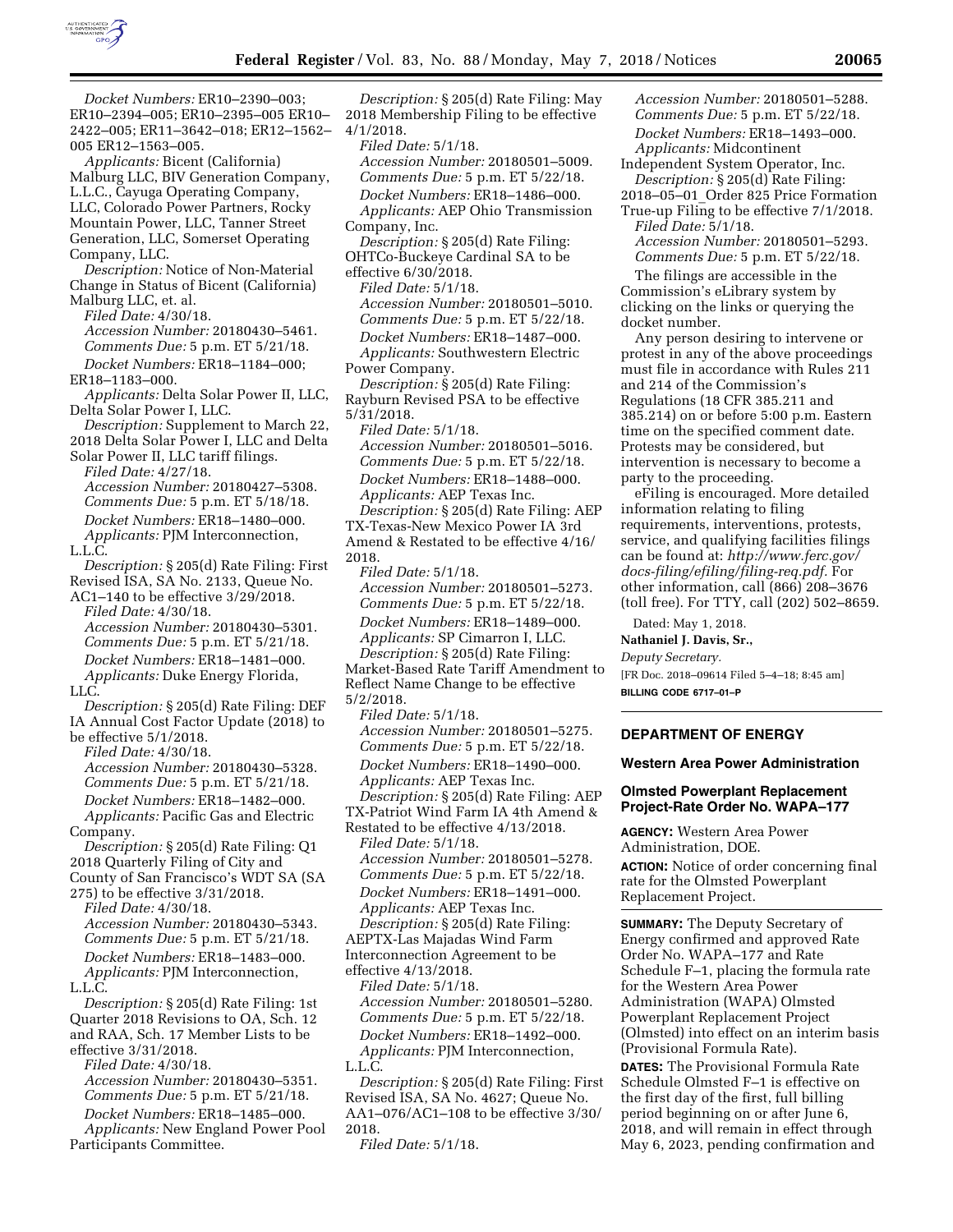approval by the Federal Energy Regulatory Commission (FERC) on a final basis or until superseded.

**FOR FURTHER INFORMATION CONTACT:** Mr. Brent Osiek, Power Marketing Manager, Colorado River Storage Project Management Center, Western Area Power Administration, 299 South Main Street, Suite 200, Salt Lake City, UT 84111, telephone (801) 524–5495, or Mr. Thomas Hackett, Rates Manager, Colorado River Storage Project Management Center, Western Area Power Administration, 299 South Main Street, Suite 200, Salt Lake City, UT 84111, telephone (801) 524–5503, email *[hackett@wapa.gov.](mailto:hackett@wapa.gov)* 

**SUPPLEMENTARY INFORMATION:** Olmsted is located at the mouth of Provo Canyon in northern Utah and is a part of the Central Utah Project, a participating project of the Colorado River Storage Project (CRSP). In order to secure water rights necessary for the Central Utah Project, the United States Department of the Interior initiated condemnation proceedings in 1987 to acquire the Olmsted facility from Utah Power and Light (now PacifiCorp). Under the terms of the condemnation settlement agreement, PacifiCorp was allowed to operate the Olmsted facility until September 2015. Upon expiration of the settlement agreement, replacement construction began due to the age and condition of the existing generating plant. The Project is scheduled to begin commercial service on August 1, 2018.

Olmsted is a ''take all, pay all'' project; *i.e.,* the annual revenue requirement is not dependent upon the amount of energy available each year. Customers with an allocation, as determined by the marketing plan process, will receive a proportional share of the energy and will annually pay a proportional share of the operation, maintenance, and replacement (OM&R) expenses in 12 monthly installments. This Notice establishes the initial formula rate for Olmsted under Rate Schedule F–1. The initial formula rate is as follows: Annual Revenue Requirement = Projected OM&R Costs + Projected Interest + Projected Principal Payments ± True-Up Adjustment.

## **Legal Authority**

By Delegation Order No. 00–037.00B, effective November 19, 2016, the Secretary of Energy delegated: (1) The authority to develop power and transmission rates to the Administrator of WAPA; (2) the authority to confirm, approve, and place such rates into effect on an interim basis to the Deputy Secretary of Energy; and (3) the

authority to confirm, approve, and place into effect on a final basis, to remand, or to disapprove such rates to FERC. Federal rules (10 CFR part 903) govern DOE procedures for public participation in power rate adjustments.

Under Delegation Order Nos. 00– 037.00B and 00–001.00F and in compliance with 10 CFR part 903 and 18 CFR part 300, I hereby confirm, approve, and place Rate Order No. WAPA–177, Olmsted Powerplant Replacement Project, into effect on an interim basis. The new Rate Schedule F–1 will be submitted to FERC for confirmation and approval on a final basis.

Dated: April 30, 2018.

#### **Dan Brouillette,**

*Deputy Secretary of Energy.* 

# **DEPARTMENT OF ENERGY DEPUTY SECRETARY**

In the matter of: Western Area Power Administration, Rate Order for the Olmsted Powerplant Replacement Project.

Rate Order No. WAPA–177

# **ORDER CONFIRMING, APPROVING, AND PLACING THE OLMSTED POWERPLANT REPLACEMENT PROJECT FORMULA RATE INTO EFFECT ON AN INTERIM BASIS**

The formula rate for the Olmsted Powerplant Replacement Project (Olmsted) set forth in this order is established in accordance with section 302 of the Department of Energy (DOE) Organization Act (42 U.S.C. 7152). This Act transferred to, and vested in, the Secretary of Energy the power marketing functions of the Secretary of the Department of the Interior and the Bureau of Reclamation (Reclamation) under the Reclamation Act of 1902 (ch. 1093, 32 Stat. 388), as amended and supplemented by subsequent laws, particularly section 9(c) of the Reclamation Act of 1939 (43 U.S.C. 485h(c)); and other acts that specifically apply to the projects involved.

By Delegation Order No. 00–037.00B, effective November 19, 2016, the Secretary of Energy delegated: (1) The authority to develop power and transmission rates to the Administrator of Western Area Power Administration (WAPA); (2) the authority to confirm, approve, and place such rates into effect on an interim basis to the Deputy Secretary of Energy; and (3) the authority to confirm, approve, and place into effect on a final basis, to remand, or to disapprove such rates to the Federal Energy Regulatory Commission (FERC). Federal rules (10 CFR part 903)

govern DOE procedures for public participation in power rate adjustments.

## **Acronyms, Terms, and Definitions**

As used in this Rate Order, the following acronyms, terms, and definitions apply:

*Allocation:* A portion of Olmsted generation assigned a particular customer.

*CRSP Act Section 5(c):* All revenues collected in connection with the operation of the Colorado River Storage Project and participating projects shall be credited to the Basin Fund, and shall be available, without further appropriation, for (1) defraying the costs of operation, maintenance, and replacements of, and emergency expenditures for, all facilities of the Colorado River Storage Project and participating projects, within such separate limitations as may be included in annual appropriation acts; *lrovided, that* with respect to each participating projects, such costs shall be paid from revenues received from each such project; (2) payment as required by subsection (d) of this section; and (3) payment as required by subsection (e) of this section. Revenues credited to the Basin Fund shall not be available for appropriation for construction of the units and participating projects authorized by or pursuant to this Act.

*Customer:* An entity with a contract that is receiving an allocation of the Olmsted generation.

*DOE Order RA 6120.2:* An order outlining power marketing administration financial reporting and ratemaking procedures.

*Energy:* Measured in terms of the work it is capable of doing over a period of time. Electric energy is expressed in kilowatt-hours.

*Environmental Documentation:*  Includes the Olmsted Hydroelectric Powerplant Replacement Project Final Environmental Assessment, Finding of No Significant Impact (FONSI) and the Memorandum of Agreement among the CUWCD, Interior, and the Utah State Historical Preservation Officer regarding the Olmsted Hydroelectric Powerplant Replacement Project.

*FY:* Fiscal year; October 1 to September 30.

*Funding Agreement:* Parties to the agreement are United States Department of the Interior—Bureau of Reclamation (Reclamation), United States Department of the Interior—Central Utah Project Completion Act Office, and Central Utah Water Conservancy District (District). The agreement describes the sources of funding for the project including non-Federal contributed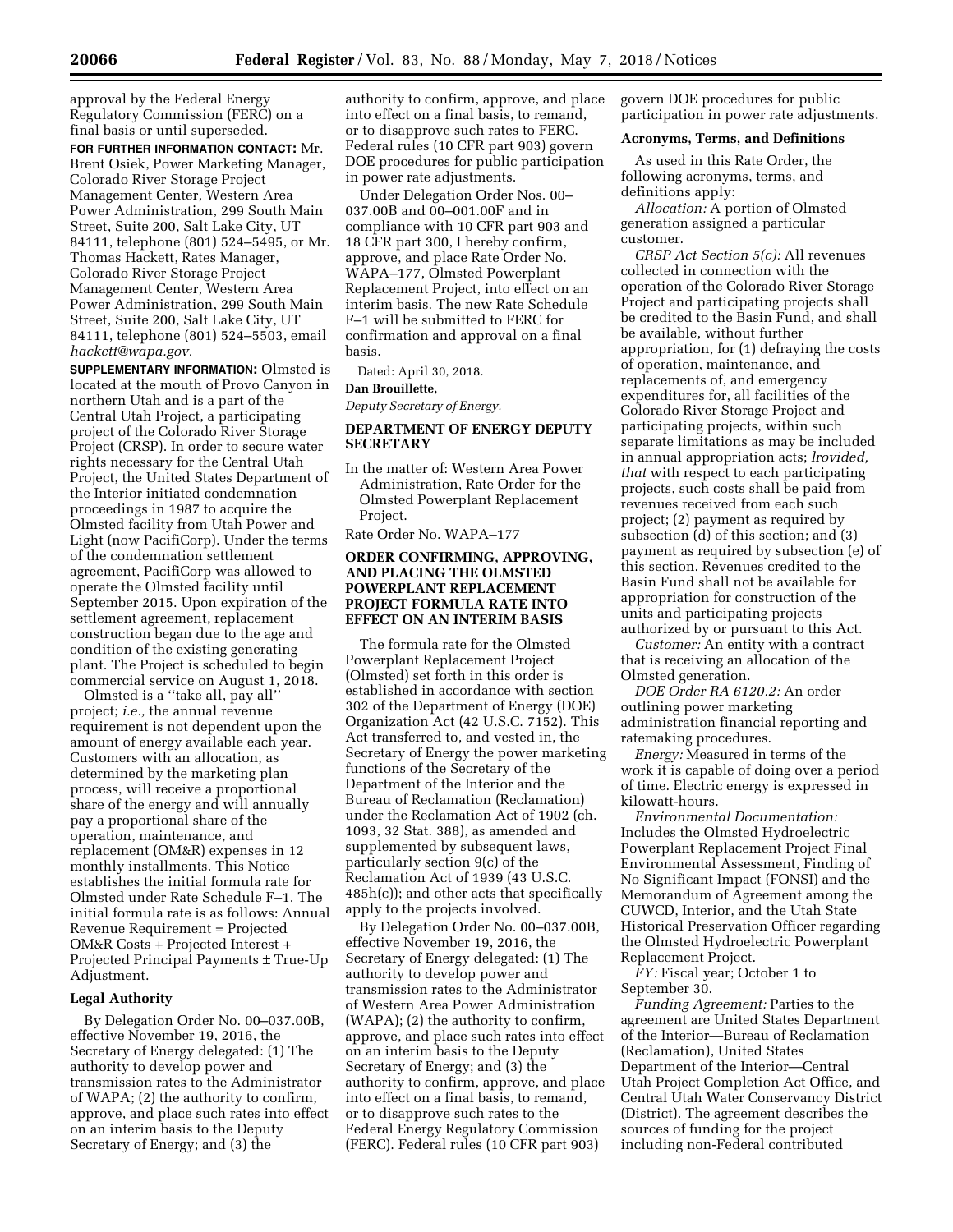funds and provides for the transfer of funds from Reclamation to the District.

*Implementation Agreement:*  Memorandum of Understanding among the United States Department of the Interior—Bureau of Reclamation (Reclamation), United States Department of the Interior—Central Utah Project Completion Act Office, Central Utah Water Conservancy District, and Western Area Power Administration. It describes the proposed project and responsibilities of the parties.

*Installment:* Annual Revenue Requirement billed to customers in 12 equal monthly payments.

*M&I:* Municipal and Industrial water supplies and uses.

*MW:* Megawatt—the electrical unit of capacity that equals 1 million watts or 1,000 kilowatts.

*O&M:* Operation and Maintenance. *OM&R:* Operation, Maintenance, and Replacements.

*Power:* Rate at which electric energy is transferred. Electric power is measured by capacity and is commonly expressed in megawatts.

*Provisional Formula Rate:* A formula rate confirmed, approved, and placed into effect on an interim basis by the Deputy Secretary of Energy.

*PRS:* Power Repayment Study.

*Revenue Requirement:* The revenue required by the PRS to recover annual expenses (such as O&M, transmission service expenses, interest, and deferred expenses) and repay Federal investments and other assigned costs.

#### **Effective Date**

The Provisional Olmsted Formula Rate Schedule F–1 will take effect on the first day of the first, full billing period beginning on or after June 6, 2018, and will remain in effect through May 6, 2023, pending approval by FERC on a final basis or until superseded.

#### **Public Notice and Comment**

WAPA followed the Procedures for Public Participation in Power and Transmission Rate Adjustments and Extensions, 10 CFR part 903, in developing this rate and schedule. The steps WAPA took to involve interested parties in the rate process were:

1. A **Federal Register** notice (FRN), published on October 12, 2017 (82 FR 47506) (Proposal FRN), announced the proposed rate for Olmsted and began the 90-day public consultation and comment period.

2. On October 17, 2017, WAPA's CRSP MC emailed an announcement of the November 17, 2017, public information and public comment forums to power customers of the CRSP MC, CRSP transmission customers, and interested parties, along with the Rate Brochure, which contained a copy of the published FRN proposal. This information was also posted to website: *[https://www.wapa.gov/regions/CRSP/](https://www.wapa.gov/regions/CRSP/rates/Pages/rates.aspx)  [rates/Pages/rates.aspx.](https://www.wapa.gov/regions/CRSP/rates/Pages/rates.aspx)* 

3. On November 17, 2017, at 10 a.m. (MST), WAPA held a public information forum at the CRSP MC, 299 South Main Street, Suite 200, Salt Lake City, Utah. WAPA provided information about the proposed Olmsted formula rate. WAPA also answered questions and gave notice that more information was available in the customer rate brochure and on the website located at *[https://](https://www.wapa.gov/regions/CRSP/rates/Pages/rate-order-177.aspx) [www.wapa.gov/regions/CRSP/rates/](https://www.wapa.gov/regions/CRSP/rates/Pages/rate-order-177.aspx)  [Pages/rate-order-177.aspx.](https://www.wapa.gov/regions/CRSP/rates/Pages/rate-order-177.aspx)* 

4. On November 17, 2017, directly following the public information forum, WAPA held a public comment forum at the same location to provide an opportunity for customers and other interested parties to comment for the record. Three verbal comments were received at this forum.

5. WAPA posted critical dates, customer letters, presentations, FRNs, customer brochure, and other information about this rate process at the website located at: *[https://](https://www.wapa.gov/regions/CRSP/rates/Pages/rate-order-177.aspx) [www.wapa.gov/regions/CRSP/rates/](https://www.wapa.gov/regions/CRSP/rates/Pages/rate-order-177.aspx)  [Pages/rate-order-177.aspx.](https://www.wapa.gov/regions/CRSP/rates/Pages/rate-order-177.aspx)* Updates to the site were posted as follows:

*October 17, 2017:* Olmsted Customer Brochure, Customer Letter for Proposed FRN, and the Published FRN—Olmsted Proposed Rates.

*November 15, 2017:* Updated Customer Brochure with updated Table

1 (pg. 7) and Schedule (pg. 16). *November 17, 2017:* Public

Information Forum Presentation. *December 4, 2017:* Implementation

Agreement, Memorandum of

Concurrence, Funding Agreement, Table A & Olmsted Costs.

*December 6, 2017:* Public Information Forum and Public Comment Forum transcripts.

*January 25, 2018:* Letter Agreement No: 92–SLC–0208, Olmsted Final Environmental Assessment, comment letters received during the public comment period.

6. During the 90-day consultation and comment period that ended on January 10, 2018, WAPA received three verbal comments and five comment letters. The comments and WAPA's responses are addressed below. All comments have been considered in the preparation of this Rate Order.

Three representatives from the following organizations made verbal comments:

Central Utah Water Conservancy District, Utah

- Colorado River Energy Distributors Association, Arizona
- Utah Associated Municipal Power Systems, Utah
- Five representatives from the following organizations provided written comments:
- Central Utah Project Completion Act Office, Utah
- Central Utah Water Conservancy District, Utah
- Colorado River Energy Distributors Association, Arizona
- Utah Associated Municipal Power Systems, Utah
- Utah Municipal Power Agency

#### **Project Description**

Olmsted is located at the mouth of Provo Canyon in northern Utah and is a part of the Central Utah Project, a participating project of the Colorado River Storage Project (CRSP). In order to secure water rights necessary for the Central Utah Project, the United States Department of the Interior initiated condemnation proceedings in 1987 to acquire the Olmsted facility from Utah Power and Light (now PacifiCorp). Under the terms of the condemnation settlement agreement, PacifiCorp was allowed to operate the Olmsted facility until September 2015. Upon expiration of the settlement agreement, replacement construction began due to the age and condition of the existing generating plant. Olmsted is scheduled to begin commercial service on August 1, 2018.

Olmsted is a ''take all, pay all'' project; *i.e.,* the annual revenue requirement is not dependent on the amount of energy available each year. Customers with an allocation, as determined by the marketing plan process, will receive a proportional share of the energy and will annually pay a share of the operation, maintenance, and replacement (OM&R) expenses in 12 monthly installments.

# **Power Repayment Study—Formula Rate**

Repayment criteria are based on applicable laws and legislation as well as policies including DOE Order RA 6120.2. To meet the Cost Recovery Criteria outlined in DOE Order RA 6120.2, WAPA will prepare a Power Repayment Study (PRS) each FY to determine if revenues will be sufficient to repay, within the required time, all costs assigned to Olmsted.

Under the provisional rate methodology, the formula rate for Olmsted is designed to recover an annual revenue requirement that includes power investment repayment,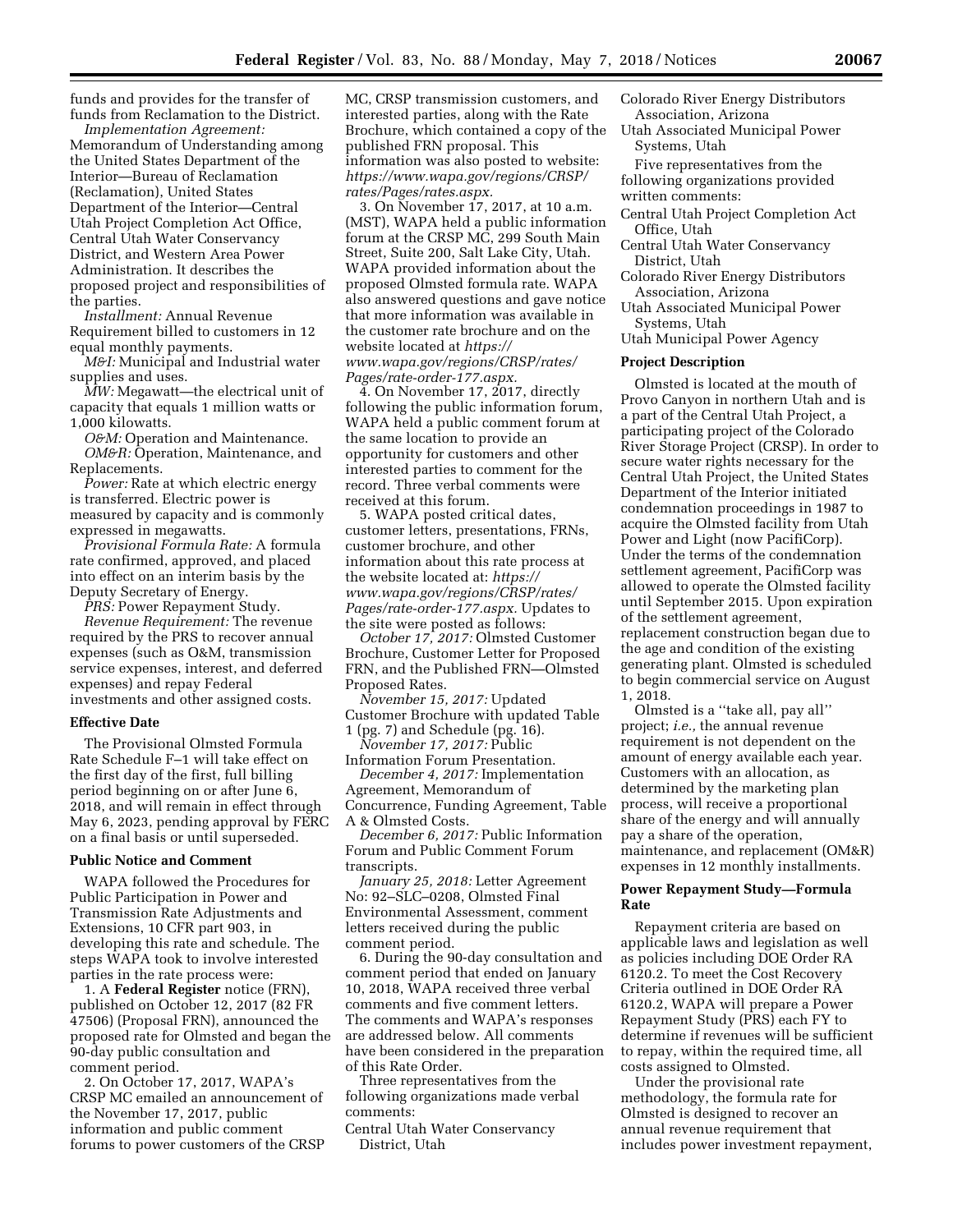interest, O&M, and other expenses within the allowable period. The annual revenue requirement is proportionally distributed among all customers that have an allocated portion of Olmsted energy production. Annual OM&R obligations and related costs for Olmsted will be paid by designated revenues deposited in the Basin Fund,

pursuant to the authority of Section 5(c) of the CRSP Act, attributable to the Central Utah Project including the OM&R costs of Olmsted Facilities; OM&R costs for the Olmsted Facilities located upstream of Olmsted Facilities; and costs associated with preservation of the historic power house that will be preserved and maintained as a museum

as agreed with the Utah Division of State History (State Historic Preservation Office) as part of the National Environmental Policy Act (NEPA) process associated with Olmsted. The actual and projected investment and OM&R costs requiring repayment are shown in Table 1.

TABLE 1—PROJECTED INVESTMENT AND OM&R COSTS REIMBURSABLE BY POWER CUSTOMERS

| <b>FY</b>                                                                                           | 2018                                   | 2019                                                       | 2020                                                        | 2021                                                        | 2022                                                        | 2023                                                          | 2024                                                          |
|-----------------------------------------------------------------------------------------------------|----------------------------------------|------------------------------------------------------------|-------------------------------------------------------------|-------------------------------------------------------------|-------------------------------------------------------------|---------------------------------------------------------------|---------------------------------------------------------------|
| Capitalized                                                                                         |                                        |                                                            |                                                             |                                                             |                                                             |                                                               |                                                               |
| Generation/SCADA<br>Historic Preservation                                                           |                                        | \$5,815,169                                                | \$500,000                                                   | <br>\$500,000                                               | \$500,000                                                   |                                                               | <br>                                                          |
| Total Capitalized                                                                                   |                                        | 5,815,169                                                  | 500,000                                                     | 500,000                                                     | 500,000                                                     |                                                               |                                                               |
| <b>Expensed</b>                                                                                     |                                        |                                                            |                                                             |                                                             |                                                             |                                                               |                                                               |
| Historic Preservation<br>Powerplant<br>Intake & Pipeline<br>USBR O&M<br>WAPA O&M<br>Wheeling Charge | \$10,000<br>10.000<br>10.000<br>50,000 | 10.000<br>100,000<br>39.054<br>27,500<br>10.000<br>200,000 | 20,000<br>175.000<br>277.724<br>10.000<br>10.000<br>200,000 | 20,000<br>180.250<br>352.976<br>10.000<br>10.000<br>200.000 | 20,000<br>185,658<br>206.070<br>27.500<br>10.000<br>200,000 | \$50,000<br>191.227<br>177.754<br>10.000<br>10.000<br>200,000 | \$30,000<br>196,964<br>342,087<br>10.000<br>10.000<br>200,000 |
| Total O&M<br>.                                                                                      | 80.000                                 | 386,554                                                    | 692.724                                                     | 773,226                                                     | 649,227                                                     | 638,981                                                       | 789,051                                                       |

WAPA will calculate the annual revenue requirement based on 2 years of data. The calculation includes the projected costs of the rate installment year (future FY) and an adjustment from the last historic FY. Annual revenues pay the annual amortized portion of the United States' investment in Olmsted with interest and the associated OM&R. The adjustment is the surplus or deficit that occurs in the last historic year when actual costs and repayment obligations are subtracted from actual revenues. This surplus or deficit is combined with the projected rate installment year costs to arrive at the revenue requirement. To date, all investments are accounted for as Construction in Progress (CIP) costs and have not been transferred to plant accounts for capitalization. Once transferred, a straight-line amortization schedule will be calculated for repayment. Historical financial data are only available through FY 2016, and projections are based on the FY 2019 Reclamation and WAPA work plans received in April 2017, as indicated in Table 1.

WAPA will provide Olmsted power customers with the initial installment information at least 30 days prior to initiation of service. The FY 2018 annual installment will include all projected FY 2018 OM&R costs requiring repayment through FY 2018. The FY 2018 installment amount will be

divided by the number of months of service, which is anticipated to be 3 months. Thereafter, the annual installment amount, billed in 12 monthly payments, will be established in advance by WAPA and submitted to Olmsted power customers on or before August 31 prior to the new FY. The FY 2019 annual installment will include the projected FY 2019 OM&R costs in addition to amortized payments on capital investments plus interest. The FY 2020 annual installment will be similar to FY 2019; however, it will include the FY 2018 final financial data and any True-Up between the FY 2018 projected costs and the actual FY 2018 costs.

## **Existing and Provisional Formula Rates**

There is no existing rate for the Project. This Notice establishes the initial formula rate for Olmsted under Rate Schedule F–1. The initial formula rate is as follows: Annual Revenue Requirement = Projected OM&R Costs + Projected Interest + Projected Principal Payments ± True-Up Adjustment.

### **Certification of Rates**

WAPA's Administrator certified that the Provisional Formula Rate for the Olmsted Powerplant Replacement Project under Rate Schedule F–1 results in the lowest possible rate consistent with sound business principles.

#### **Basis for Rate Development**

The Provisional Formula Rate under Rate Schedule F–1 will provide sufficient revenue to pay all annual costs, including interest expenses, and repay investments within the allowable periods.

## **Comments**

WAPA received three verbal comments and five comment letters during the public consultation and comment period. The comments expressed have been paraphrased, where appropriate, without compromising the meaning of the comments. Direct quotes from comment letters are used for clarity where necessary.

*Comment:* One commenter stated they are contributing up to 15 million of local tax revenues to support this project and are counting on power revenues to reimburse O&M expenses.

*Response:* WAPA's rate captures the yearly O&M expenses related to power, and those expenses will be included in the rate as will the repayment of funds from Section 5(c) of the CRSP Act contributed to the project. WAPA acknowledges that the cost of the Olmsted Project is being supported by local tax dollars as well from other funding sources.

*Comment:* Commenter appreciated the information provided by WAPA during the public information and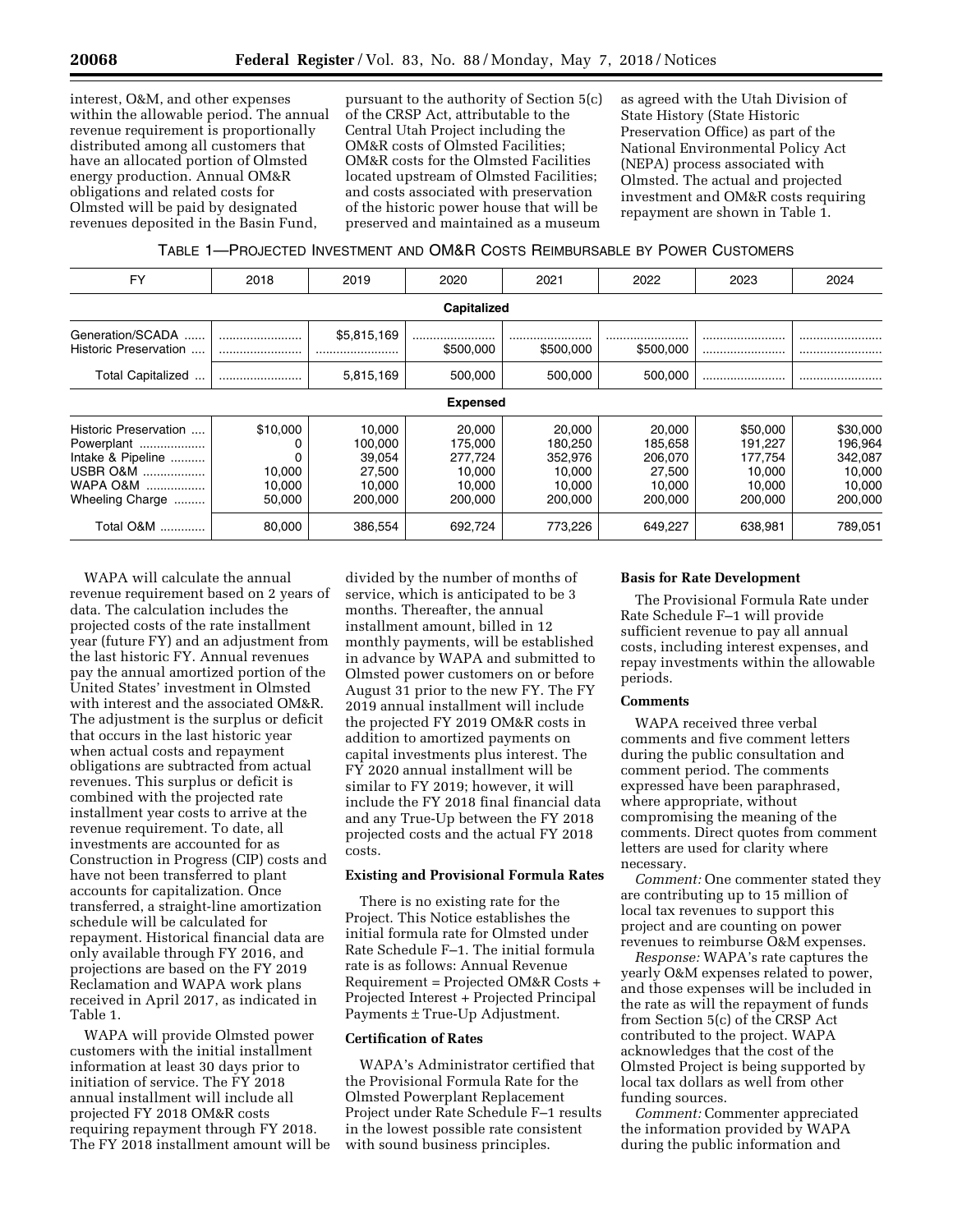comment forum as well as on the website.

*Response:* WAPA will continue its efforts to provide transparency throughout the process.

*Comment:* Commenter supports the proposed rate formula, which is consistent with the rate structure of the Provo River Project, including the trueup provisions to ensure only actual costs are attributed to the project and billed to customers.

*Response:* WAPA acknowledges the comment.

*Comment:* Commenter requested to be kept apprised of any revisions to Table A of the implementation agreement and to be notified and included in the annual customer/stakeholder meetings due to their relationship with Reclamation and WAPA. Commenter suggested that all attendees at the forum(s) be notified of the availability of updated and additional information.

*Response:* A list of updates is posted in the ''Public Notice and Comment'' section of this document. WAPA sends out notifications when uploading data to the website so all participants have equitable access to the same information. Olmsted customers will be invited to annual rate meetings to discuss yearly repayment expenses as well as planned O&M costs.

*Comment:* A commenter stated given the successful customer/agency partnership model of Agreement No. 92–SLC–0208, WAPA, Reclamation, and CUWCD should consider a similar process/agreement with the ultimate allottees of the Olmsted Project as a complement to Olmsted Implementation Agreement (Contract WS15–100).

*Response:* While this comment is not within the scope of this rate process, WAPA has posted a copy of Agreement No. 92–SLC–0208 to the Olmsted Rate website located at *[https://](https://www.wapa.gov/regions/CRSP/rates/Pages/rate-order-177.aspx) [www.wapa.gov/regions/CRSP/rates/](https://www.wapa.gov/regions/CRSP/rates/Pages/rate-order-177.aspx)  [Pages/rate-order-177.aspx](https://www.wapa.gov/regions/CRSP/rates/Pages/rate-order-177.aspx)* for informational purposes and for consideration in future discussions about whether a similar partnership agreement would be appropriate.

*Comment:* Commenter asked whether the WAPA O&M rate component includes appropriate overhead/loading costs to ensure there is no subsidy between other WAPA projects and the Olmsted Project.

*Response:* In addition to power marketing labor costs, the work plan includes depreciation expense (ADEPR), and applies both a headquarters' and regional Administrative & General Expense (AGE) overhead burden similar to all CRSP MC projects.

*Comment:* Commenter questioned the difference between the cost table in the

Proposal FRN and the one presented at the public information forum. Additionally, there was a request to provide additional delineation in the Olmsted O&M table including which costs associated with the historic preservation of the Olmsted Powerhouse would be capitalized versus expensed.

*Response:* WAPA used the cost table from the Implementation Agreement in the Proposal FRN. WAPA subsequently received an update from CUWCD with additional construction costs that increased the total estimated project by 12 million and that cost table was introduced at the public information forum. However, of the differences noted between the tables, only the 300,000 increase in CRSP Act Section 5(c) funding is reimbursable by power customers. The capitalized and expensed costs for historic preservation are segregated in Table 1.

*Comment:* A commenter stated, that: ''The annual revenues projected from the power revenue for each annual installment, adjusted as provided in the rate order, must be sufficient to reimburse the annual O&M expenses for operation of the Olmsted Project and must not be decreased on account of other revenue also deposited into the Basin Fund. The CUWCD anticipates participating in annual customer meetings and coordinating, more often outside those annual customer meetings, with the CUPCA office of the Department of Interior, Reclamation Power office and WAPA, to provide budget work plans and capital improvement and rehabilitation plans that can be used for calculating the most accurate annual installments by WAPA.''

*Response:* Revenues received from the sale of Olmsted power will be deposited in the Basin Fund and identified as being associated with the Central Utah Project. Funds are available for the O&M and the annual rate update will provide sufficient funding for those activities associated with Olmsted operations without negatively affecting funding available for other CUP activities. WAPA welcomes continued coordination and participation of interested parties in the development and application of the Olmsted rate.

*Comment:* Commenters questioned how much of the \$837,670 is associated with historic preservation costs for converting the original power plant into a museum, as well as details of that work; the specific requirement(s) for preservation; the legal authority for including the costs as O&M; whether costs could be capitalized and repaid over forty years instead of expensed and repaid over 3 years; the intent regarding

use of the facility as a museum and if it is intended to be accessible by the public.

*Response:* Upon review of future cost estimates, it has been determined that historic preservation costs, estimated at \$500,000 per year for FY 2020 thru FY 2022, should be capitalized rather than expensed as initially presented at the November 17, 2017, public information forum. This is reflected in Table 1 and was posted to the website on February 14, 2018. The original Olmsted Powerhouse is listed on the National Register of Historic Places and scheduled tours will be conducted in the renovated museum. The structural improvements to the existing Powerhouse are outlined in Section 5 of the Memorandum of Agreement among CUWCD, Interior, and the Utah State Historic Preservation Officer that was signed in October 2014 and was posted along with the Environmental Assessment (EA) and Finding of No Significant Impact (FONSI) to the website on January 25, 2018.

*Comment:* Commenters questioned the funding source for the historical preservation work and whether nonreimbursable appropriations have been or could be requested/obtained in accordance with Section 8 of the CRSP Act.

*Response:* CRSP Act Section 8 funding will not be available. The Bureau of Reclamation's authorized construction cost ceiling for the Bonneville Unit M&I System was fully utilized. As a result, Olmsted is not authorized for additional construction appropriations.

*Comment:* Commenter expressed concern about a statement by WAPA during the public information forum that at the end of the contract period in 2024, the Olmsted Project may be included into CRSP. Customers asked for clarification and an explanation of what options WAPA is currently contemplating for Olmsted. Customers oppose any changes that would shift costs to CRSP.

*Response:* The marketing plan is not within the scope of this process. WAPA will seek public comments when it conducts a public process for the Post-2024 Marketing Plan prior to the end of the current Marketing Plan.

#### **Availability of Information**

Information about this rate schedule, including the customer rate brochure, PRSs, comments, letters, memorandums, and other supporting materials that were used to develop the Provisional Formula Rates, is available for inspection and copying at the Colorado River Storage Project